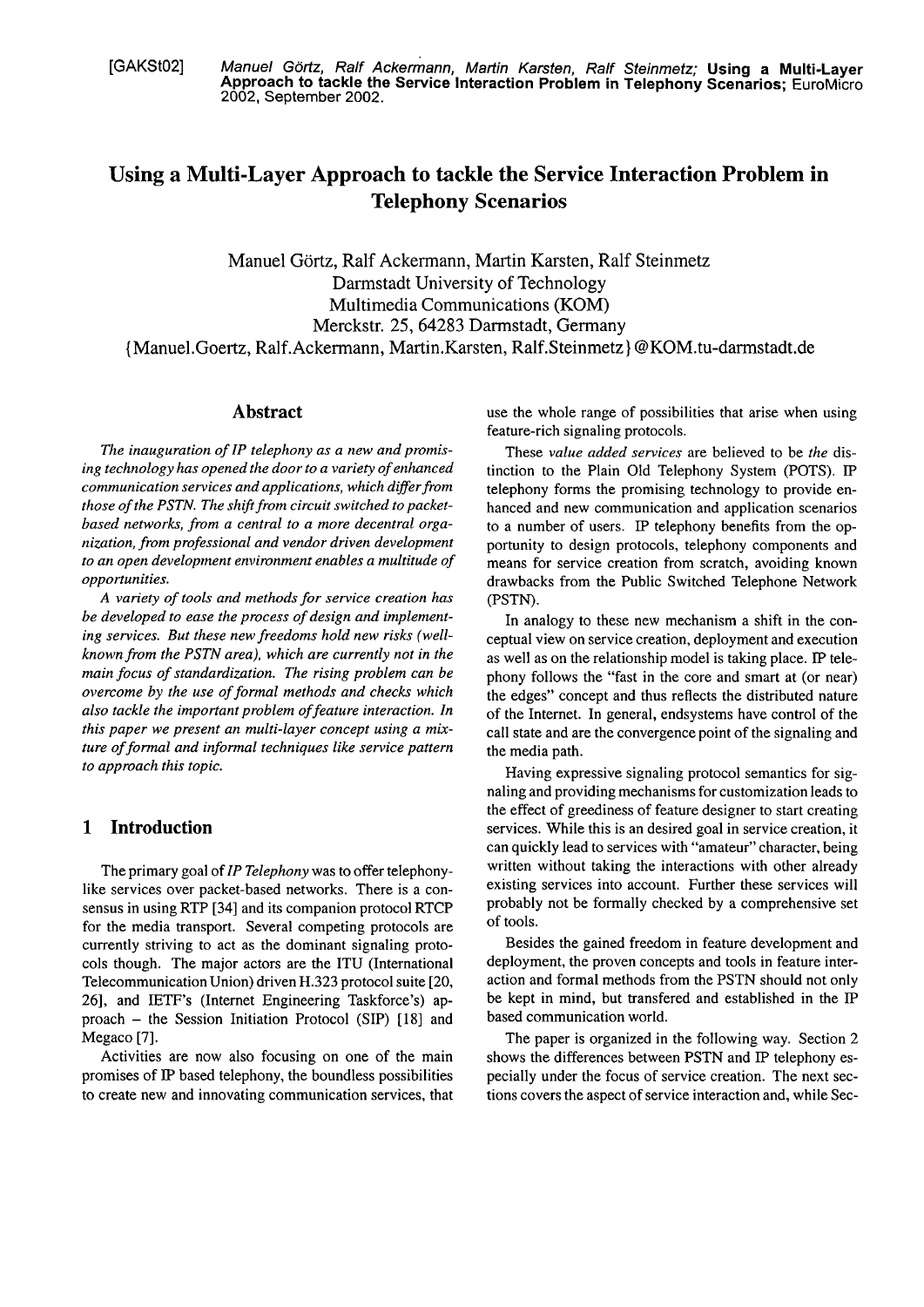tion 3 examines possible and existing solutions. Our approach using a multi-layer concept is explained in detail in Section 4. Finally the paper is concluded by a summary and an outlook on the future of communication services and their verifications for IP telephony.

### **2 Communication Services**

The term "communication services" Covers a multitude of different, alternative or contrary features, based on a communication network. This section tries to classify these services with the constraint, to concentrate on IP telephony and its distinctions to the legacy PSTN (shown in Figure 1) and the Intelligent Network (shown in Figure 2).



**Figure 1. PSTN scenario** 

### **2.1 Conceptional differences between PSTN and IP Telephony**

First general properties and differences between these two architectures are given, before a detailed description of the service types and location follows. The underlying setup for this investigation is consisting of "intelligent" endsystems with user-interaction and IP-network connectivity.

The Intelligent Network is a service-independent architecture that allows the provision and operation of new services. It consists of an packet-based signaling overlay network with a few central Signaling Transport Points (STP) connected with each of the Service Switching Points (SSP). The Common Channel Signaling System No 7 (SS#7) uses an out-of-band signaling system for the trunk communication<sup>I</sup>n packet based networks and also in the special case of IP telephony, the signaling path can be different from the media path. This is probably the largest architectural distinction to the legacy PSTN.

Figure 3 contains iP telephony infrastructure components (Server and gateways) and fits into the setup of a general SIP or H.323 iP telephony scenarios. Another, but here not considered model is using gateway control protocols such as MGCP or Megaco also known as H.248 [27] to provision services by call controllers steering the behavior of gateways or end devices **[19].** 



**Figure 2. Intelligent Network (IN) scenario** 



**Figure 3. IP Telephony scenario** 

The IP telephony setup has a more decentralized approach using in-band signaling protocols. Servers are usually placed near the endpoints and often become part of an intranet domain. While this approach leads to a flexible architecture it complicates an global consistent maintenance. Services can be deployed by any administrator of a domain, without central control - this installed service that may cause unwanted service interaction.

#### **2.2 Service Creation**

A *Service* is defined as a meaningful set of capabilities provided by an existing or intended Set of systems to all who utilize it. Further is a service an incremental or optional unit of functionality added to the base functionality [10]. A range of different services classes can be distinguished in the area of **IP** telephony. Going up in the layers we find *Ca11 Routing Services, Ca11 Control Services* and finally *Ca11* **Ap***plication Services.* 

The POTS is offering Call Routing services with its basic means of setting up conversations and billing for features, whereas services like Call Forwarding or Ca11 Completion, modify the basic telephony service and belongs to Call Control services. On top reside additional applications like small program or scripts altering the communication behavior and reacting to signaling or user events.

Today's telecommunication networks, its services and applications are under control of the network operator's domain. The Intelligent Network system is well suited for simple applications, that serve the mass market. But this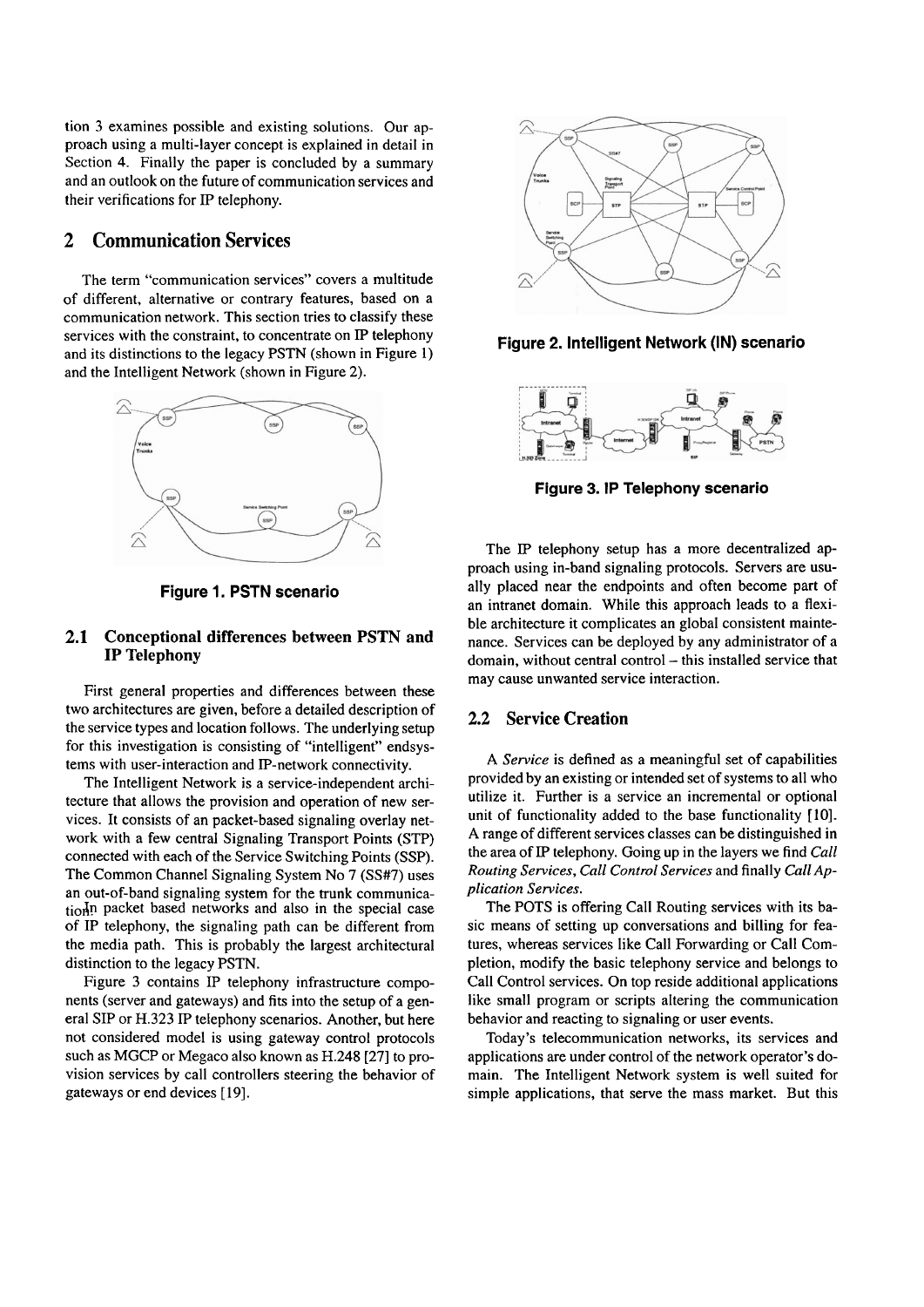approach offers not enough flexibility to cope with the need of easy creation and rapid development of innovative applications that integrated voice communication into the enterprise or even the User System.

To overcome this drawback a joint effort, inspired by the TINA [3] work, of two groups, namely Parlay [2] and JAIN [1], continue with the development of an open API, that allows applications to access the core functionalities of the network. This framework called Parlay/OSA (Open Service Access) offers, among other features, interfaces between the core network and the Service Network, here reside (logically) the applications. The development and deployment of these services is independent of of the access and the underlying core network.

In IP telephony the integration of voice and data has reached its maximum. Both transported in packets using either TCP or UDP, can be processed in a similar fashion. Using this techniques both the administrator of the network, but also third-parties can develop services or features for the IP telephony. This paper concentrates on service creation for IP Telephony systems. For theses different mechanism exist, which are described below in more detail.

### **2.2.1 APDU or Methods to enable Ca11 Routing and Call Control Sewices**

To provide services on the "lowest" signaling level the use of protocol intrinsic elements is needed. Within each protocol of the H.323 suite (H.225.0 [23], H.245 [25], H.450 [21]) (A)PDUs (Application Protocol Data Units) are defined, which carry the signaling information in their protocol elements. The IP telephony equivalent to establish, modify or tear down a call is the utilization of messages to realize a request and response model. Each of the messages used here consists of a header, with a number of header lines and a body part, how it is done in SIP. The creation of own new services is possible through the use of new headers or methods (SIP) or the definition of special vendor elements (H.323). A use is then only possible within a vendor specific network, while other entities are relaying theses messages or sending errors back. Though these mechanisms exist and the definition of own elements is allowed, it is not desired, because it complicates interoperability and interworking. Changes affect the whole protocol suite, endpoints and all interworking facilities. For interoperable changes and extensions they have to go through an iterative standardization process before moving to maturity.

# **2.2.2 SIP CGI**

The *SIP Common Gateway Interface* (SIP CGI), proposed in [31], offers a program language independent mechanism to realize services. The possible use of high-level languages (C, Java) as well as the scripting languages (e.g. Tcl/Tk, Perl) for rapid prototyping makes this approach very attractive. SIP has a number of similarities to HTTP [15] and so has SIP CGI to the CGI known from the web. SIP is inheriting its client-server interaction and much of **its** Syntax and semantics from HTTP, which makes this approach familiar to web programmers. CGI offers programming language independence, the exposes of all headers, the creation of responses and component reuse, as well as the ease of extensibility. The main difference is the *persistence model* in SIP CGI that allows a script to maintain control through multiple message exchanges. HTTP CGI has no persistence for its scripts. The state is maintained by allowing the CGI to return an opaque *token* to the server. When the CGI script is called again for the Same transaction, this token is passed back to the CGI script. When called for a new transaction, no token is passed.

# 2.2.3 Call Processing Language - CPL

The *Ca11 Processing Language* (CPL) [32] approach primarily addresses service parameterization by untrusted developers or users. It uses XML for notating the processing of parameters and the intended functionality. Following the IN-Service model, CPL is strictly formalized and uses a decision graph technique, hence a *Directed Acyclic Graph* (DAG), to describe the control flow. This allows methods for analyzing worst-case paths and a guarantee for well-defined termination. CPL scripts can be transported and placed either by out-of-band means but preferably using core protocol mechanisms such as the transport as payload of a SIP REGISTER message.

# 2.2.4 Servlets

Another approach is the use of the Servlet technology. A *SIP Servlet* [30] is a specialized Servlet which executes telephony service logic. It is written in Java code and interacts with a SIP server or a "Servlet-Engine". The standardized Server API [12] allows to run the code on all Servletenabled Servers. Because it defines a possibly standardized framework and JAVA compile- and runtime checking as well as security precautions, it can conceptually be seen inbetween the stringent restrictions of a CPL and the complete (but often also undesired and dangerous) openness of SIP CGI.

# **2.2.5 Telephony APIs**

In between providing a complete language that is capable of direct reaction and creation of protocol specific mechanism are the Telephony APIs. The most conversant and widespread ones are Sun's Java TAPI (JTAPI) [33] and Microsoft's TAPI Version 3.0 [ll]. The intention of providing an API is to offer a standard set of methods to create calls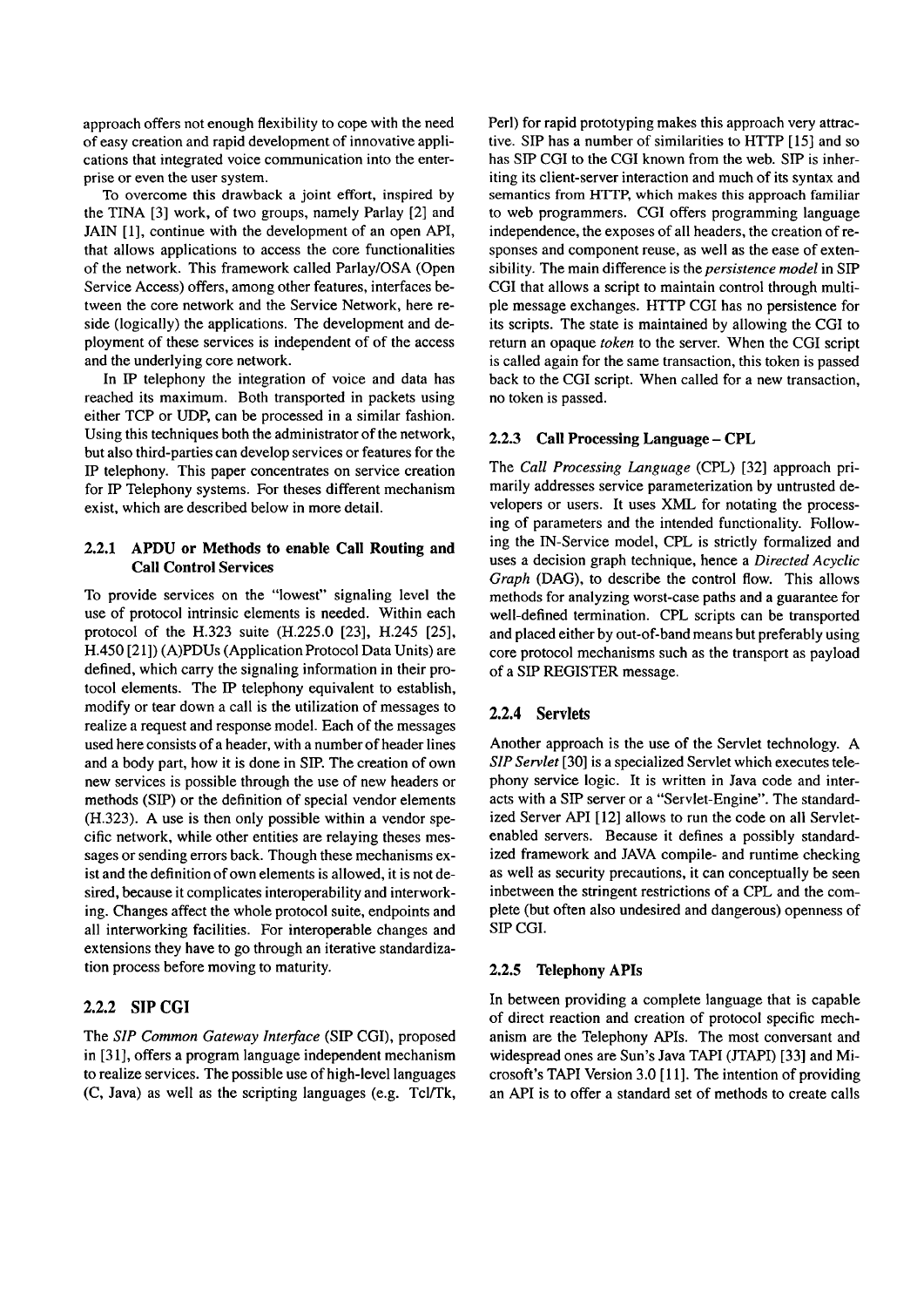and to hide the underlying telephony hardware from the application logic. Support for IP telephony applications in existing APIs is just starting to emerge and does not Cover the full set of signaling protocols nor functionality yet.

#### **2.2.6 Summary**

For creating services for IP telephony a variety of different approaches exist. Most of them are aiming at the Call Control Services and have their background in techniques known from the web. Programmers familiar with these methods can easily start developing services for IP-based telephony.

The focus of these tools lie in simplification and increasing productivity, which broadens the range of possible developers and the number of services. There is no main attention on formal verifications, which holds the risk of semicorrect services possibly leading to undesired services interactions.

#### **2.3 Service Interaction**

As the amount of features and developers expand the issue of *feature interaction* or *service interaction* arises. The term of feature interaction was first coined in the early 80s by Bellcore. A first framework dealing with this large problem area was provided by *[8].* 

An *interaction* occurs if one additional feature modifies or disrupts the behavior of the existing services in the system. This may be in a desired or necessary way, but in most cases it is an unwanted result. Many services are developed isolated without having all possible interactions with other existing services in mind. The services can be verified and tested for itself though. The phenomenon occurs only when these services are combined. A further observation that can be made is, that there is a different peculiarity for local and distributed systems.

#### **2.3.1 Local interaction**

A local interaction can appear, when two services, a service is shown in a schematic view in Figure 4, conquer for the same input stimulus. The conflict can be detected in the endpoint, where the services are executed. The resulting logical conflict can also be solved in the endpoint directly. Either by providing priorities to each service or by signaling the information back to the user, who can decide which ser Mue annual to backing behavior is, when a user has accidently activated on his phone call forwarding on no-reply (CFNR) as well as the voice mail (VM) service, where the caller can leave a message. An incoming call that has to be processed with a "no-reply" routine can not be admitted to both, CFNR and VM at the same time.



**Figure 4. Schematic view on a service** 

#### **2.3.2 Distributed interaction**

While the local interaction can be detected and solved in the endsystem itself, the *distributed interaction* is more difficult to discover. Generally two well-defined and function services are activated on two different devices and problem arises, when these influence the behavior of each other. While most of the unwanted behavior be fixed through error handling, timer or exceptions, some issues are on logical level and can be solved only by the user.

To illustrate the phenomenon the following services and their interaction is used. The *Ca11 Forward* service *[22]* permits a served user (A) to have incoming calls addressed to the served user's number redirected to another number (B) depending on the condition of the service (unconditional, busy, no-reply).

| connect<br>B<br>Α | connect<br>B<br>Α | B<br>А |
|-------------------|-------------------|--------|
| CF to C<br>с      | forw ard<br>u     | с      |

**Figure 5. Call Forward service** 

Another service from the H.450 series is the *Ca11 Completion* service *[28],* which is a supplementary service that is offered to a calling User A. On encountering a not available called User B, it allows User A to request that User Bs endpoint monitor User B and notify User As endpoint when User B becomes free. On response by User A to that notification, User As endpoint shall attempt to complete the call to User B. The fact is depicted in Figure 6



**Figure 6. Call Completion service** 

If now these two service interact, as seen in Figure **7,** an undefined and possible unwanted state can be reached. User B is busy, so A request a call-back from B (2). While B is still busy A activates a call forward to user  $C(3)$ . B's call back is now forwarded to *C* (4), while B thinks he reaches A.

State (5) may be unwanted and undefined as well. The interaction can lead to a *technical* problem, because *C* is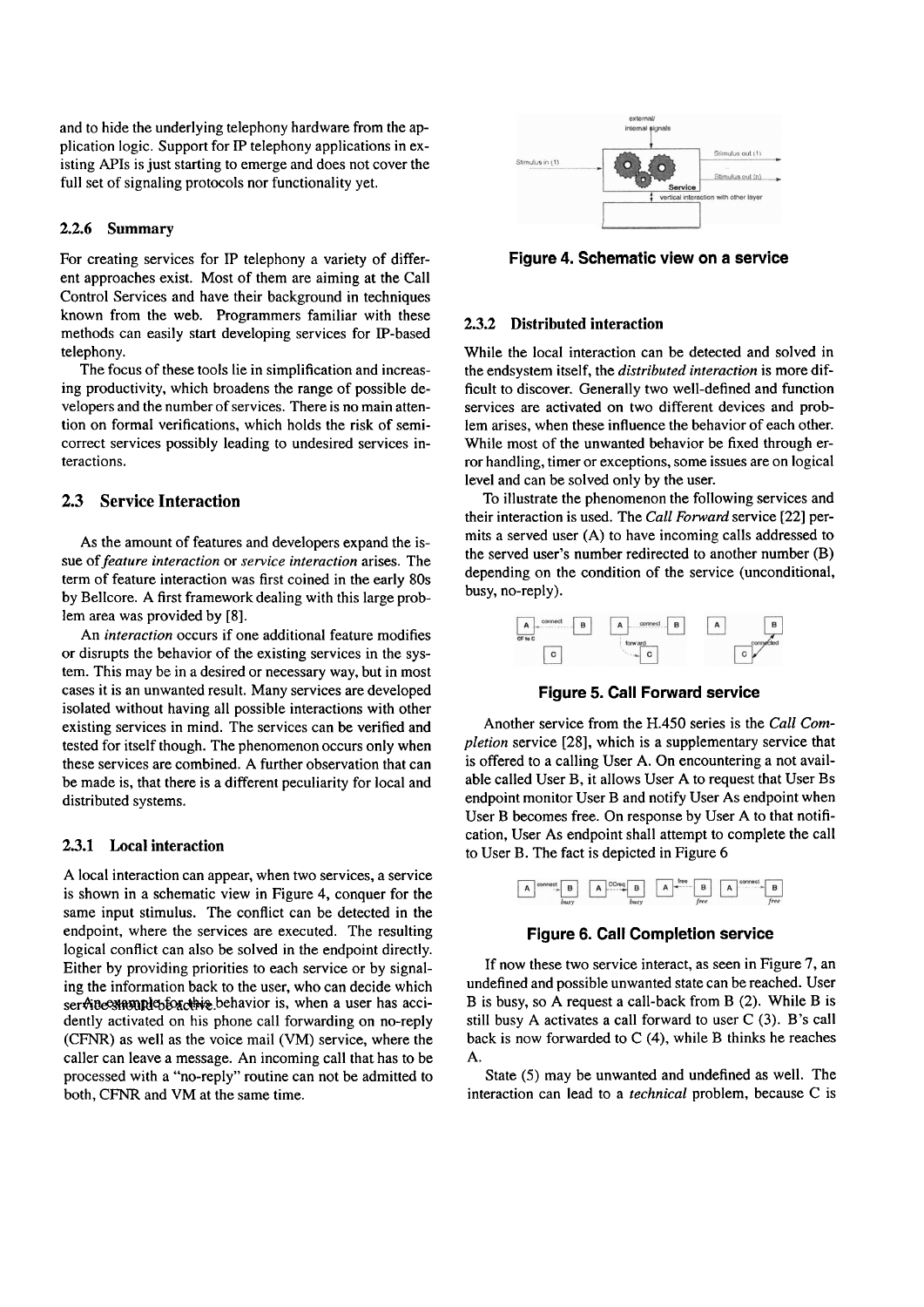unable to understand the call completion messages. But the interaction can have also a *social* component, because A doesn't Want that C knows, that he wanted to talk to B.



**Figure 7. Call Completion service and Call Forwarding interact with each other** 

#### **2.4 Observation**

The flexibility of potentials that the rich signaling protocols offer and the multitude of carriers and developers existing in **P** telephony environment increases the probability of features and services interacting in an unwanted and unforeseeable way. Numerous approaches tried to tackle the feature interaction problem for the IN, using formal techniques for verifications.

Whilst these methods are widely used for the IN, their broadening and utilization for the next generation of telephony is lacking behind, but the risk of feature interference is there and will be grow especially with the emerging of Application Services.

The ease with which everyone can realize and deploy its own communication services is cure and disease at the same time. Communication services show a temporal and occurrence behavior which not only interacts with services installed on the Same entity, but also with other services active on other entities in the system. To cope with such issues formal methods are proposed and already used in the area of PSTN and IN. Some of the promising techniques for IP telephony are examined next.

# **3 Formal Methods for Communication Services**

With the rising number of entities using **IP** networks for telephony and their services, the risk of behavior grows. If **IP** telephony moves away from an experimental platform and becomes a commercial service, failures will cause monetary costs, which is not tolerable.

**iP** telephony aims to replace (parts) of the existing PSTN and has to match with it in terms of reliability and correctness. Formal Methods (FM) have been advocated as a useful tool to achieve an increase in software reliability.

# **3.1 Existing Formal Methods for Communication Services**

A survey and comparison on todays formal methods especially for comrnunication services is done in **[13].** It is also shown that even the most liberal formal methods are rarely used in the industry [17]. On the other hand the use of the three standardized formal description techniques (FDTs) LOTOS [5], Estelle [6] and SDL [24] have found several design errors in a number of communication protocols.

Investigations on industry projects, that are using formal methods to validate their communication service design and implementations, show that the industry favors SDL, Z [29] and Promela [14].

Beside the validation of a protocol design for communication services, a variety of research has been focusing on the phenomenon of *feature interaction.* A *feature* in this context is an incremental of optional unit of functionality added to the base functionality. An interaction occurs when one additional feature modifies or disrupts the behavior of the existing services in the system. This may be in a desired or necessary way, but in most cases it is an unwanted result [36].

#### **3.1.1 Estelle**

The formal description technique Estelle, defined within ISO (International Organization for Standardization), is designed for the specification of distributed and concurrent processing systems, in particular communication protocols. An Estelle specification describes a system of communicating extended finite state machines (EFSMs). These allow the internal storage and modification of values/variables. Estelle permits to separate the description of the communication interfaces between components of a specified system from the description of the internal behavior of each such component. The internal processes are using asynchrony communication via channels.

### **3.1.2 SDL**

The formal method named Specification and Description Language (SDL) grew out of an engineering notation (based on flow diagrams) used in telecommunications for describing protocol flows. SDL was standardized by the CCITT (now the International Telecommunications Union) and is the most widely used FDT in the telecommunications industry, satisfying most of their needs. Its technique is based on the model of extended finite state machines (already known and similar to Estelle), in a structured hierarchy. Its main difference from Estelle is that it developed from a graphical notation, while the former was purely textual. SDL's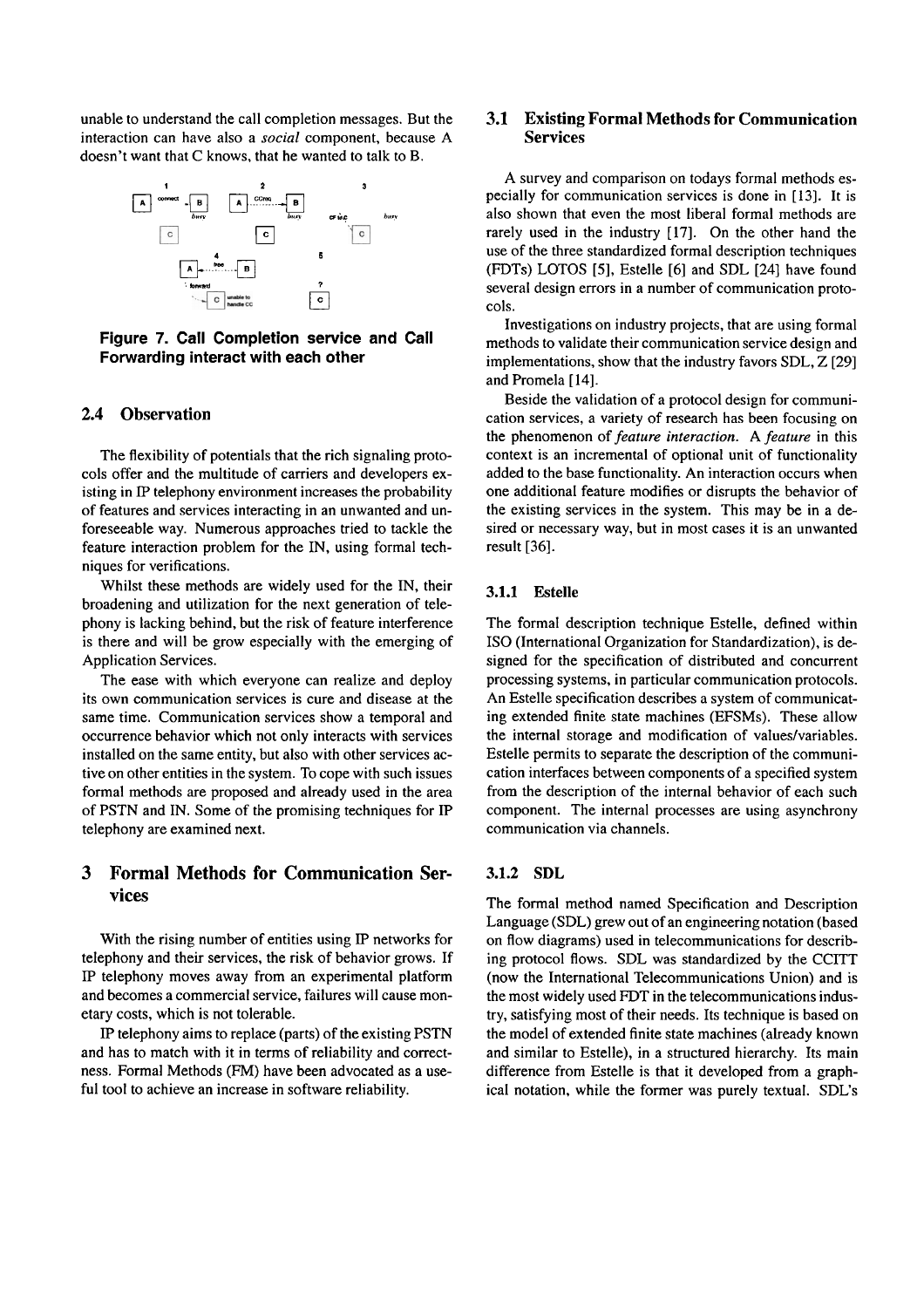graphical representation (SDLJGR) can be transformed into a equivalent textual representation (SDLPR) as well.

### **3.1.3 Promela**

The Promela Language is a verification modeling language, which provides means for making abstractions of protocols that suppress details that are not relevant to interaction. Programs written in Promela consist of global processes and global or local messages and variables.

### 3.1.4  $Z$

The Z language is a formal specification language that makes it easier to write mathematical description of complex dynamic systems such as software. The descriptions are usually smaller and simpler than any programming language can provide. They should contain a mixture of formal and informal parts. The central part of  $Z$  is based on the mathematics of set theory and first order predicate calculus. There are means for defining and checking types of Z elements and Z schemas for structuring specifications.

#### **3.1.5 LOTOS**

The FDT LOTOS (Language Of Temporal Ordering Specification) was developed by ISO to Support standardization of OS1 (Open Systems Interconnection) and was initially based on the formal specification language CS (Calculus of Communicating Systems). Although LOTOS was originally applied to OSI, it has now been applied more widely to sequential, concurrent, and distributed systems generally. It follows the concept of process algebra based on Calculus of Communicating Systems, using finite observation FSM as internal processes. The states of a process are "stored" in its process history and information can be obtain by external observation

### **3.2 Formal Methods in IP Telephony**

All these formal methods were investigated in the context of the communication services and protocols for the PSTN and the Intelligent Network (IN). Whilst the academic community has promoted formal methods and applied a large variety of these to communication services, only a few methods have gained the acceptance of the telephony industry and were used for verification of design and implementation of services and their possible interaction.

With the introduction of IP telephony the attention to validate against feature interaction seems to be forgotten. Formal methods or checking are usually only applied to separate protocols or notation, description or programming languages like CPL. The protocols of the H.323 suite are described in the Recommendations also in SDL, IETF's **RFCs**  and drafts to SIP and associated items.

Further the ITU-T based protocols feature a large case of failure situations and solutions. Whilst this is so far not seen in IETF's IP telephony approach SIP and its call control drafts, which lies in the different background and other modus operandi.

Other constrains why these techniques are not widely used in current IP telephony Scenarios can be found also in the time-to-market issue. The competition between big and established vendors and small and flexible start-up companies has gained a new dimension in IP telephony. The market is more Open and attractive for new and innovative ideas and products, that are unfortunately often not thoroughly tested.

# **4 Multi-Layer Approach**

To draw more attention to the issue of service interaction to conquer the problem is introduced. The different layer



### **Figure 8. The different layer, that are incorporated in the multi-layer approach**

From top to bottom we find the pattern web, which is the view on the relationship between the individual service pattern, which describe services in a structured way. Each service can be representated by an (extended) finite state machine, which in turn can be also representated in FDT.

On the lowest layer, we find the individual program files, which can be in an 1-to-1 mapping of states and transitions, which is for example the case in Vovida's VOCAL [4] IP telephony System.

The two main concepts are the *Service Pattern* and the *decomposition of FSM,* which are explained in more detail.

#### **4.1 Service Pattern**

To offer an attractive and easy to use entrance into a more formal creation of services a high-level and informal mechanism, termed *Service Pattern* is proposed. *A* Service Pat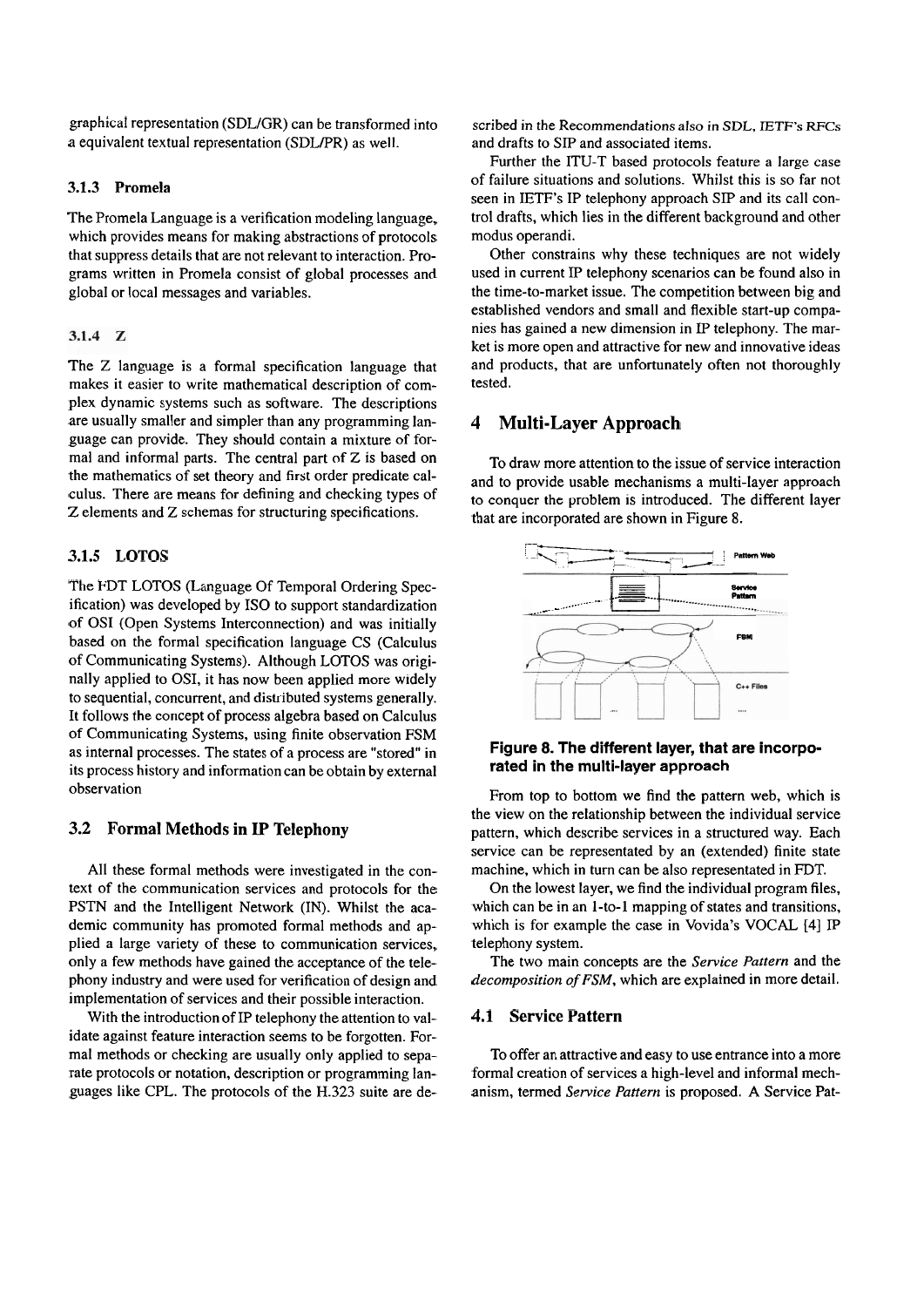tern expresses the relation between a certain system and the forces which occur by the services and represents a solution to the arising problems within a particular context.

The principle idea behind the service pattern is the establishment of a *formalized documentation* from each individual service. Each pattern consists therefor in structured way of mandatory and optional field, that describe different aspects and properties of a service.

The informal nature of this concept lies in the possibility to write descriptive text into each of the fields. This lowers the burden to gain knowledge about a specific Formal Description Technique, but a created service can easily be described by everyone.

The formalized part within a service pattern comes from the strict structure of each pattern by defined field entries. An entry can either be mandatory (e.g. name, description) or optional (e.g. alias, usage).

Advantages of using patterns for an formal documentation are that it is a known concept from the 00 programming, where design pattern **[9, 161** are used. A programmer of services might therefor be already farniliar with pattern. The service pattern also inherit ideas from *Security Pattern* **[35].** 

The power of service pattern is obtained by the *Pattern Language*, that defines a collection of patterns and the rules to combine them into an architectural style. This language builds a layer that consists of the single pattern and the relations between them and is called in Figure 8 *pattern web.* 

The goal is to visualize the relations and especially the interactions between the different services. Through the relation "is\_a" it is possible to use the transitivity between services and its derived variants. If Call Completion and Call Forwarding interacts, than will Call Forwarding On Busy also interact with Call Completion.

The web of service patterns offers expert knowledge for intermediate users and helps them to avoid design errors. While this concept aims at a more informal approach, sharing knowledge and offering a low barrier access to the area of formal verified communication services, it does not provide a formalized technique, which is done on the layer of FSM.

# **4.2 FSM decomposition**

The formal description techniques SDL, Estelle and Lotos shown in Section **3.** These techniques rely on communication processes and extended Finite State Machines. This fact is taken into account and provides the base for the concept of decomposition of FSM into pattern.

In analogy to Software Engineering we find two known concepts. From the Object Oriented programming the *Structural Pattern* is used to map the internal structure of the service, while the techniques of *Communication Pat-* *tern* from parallel programming is used to describe the interservice communication.

The goal is to lower the complexity to build a complete extended FSM for a service and the communication between another service in order to analyze the possible wanted or unwanted interaction.

To achieve this goal FSM representation with a corresponding description in a FDT of existing services are analyzed and de-compositioned into segments that are verifiable for itself and is contained in other services as well.

These small fragments are fed into a FDT and can be reused in other services, where this pattern also occurs. If the services itself can be split into building blocks, which can be mapped onto verified FSM blocks, new services can be combined using formal correct blocks and additional functionality, then the complexity of verification will be lowered.

# **4.3 Evaluation**

The multi-layer approach, that was proposed, tackles the service interaction problem from two sides. From an informal and descriptive documentation using service pattern and from the de-composition of FSM into pattern, providing together with FDTs an formal approach.

The concepts relies on know techniques, like pattern, and includes proven tools of the formal description of telecommunication services, like SDL.

The high-level mechanism offers an attractive semiformal procedure to avoid design errors for programmers, who are unfamiliar with existing FDTs, but also an tool to visualize dependencies and relations between services.

To cope with the time-to-market constrains and still verify services against service interaction, the pattern web offers a pre-selection, which service combinations need to be checked and which not. The de-composition and re-use of FSMs lower the complexity of the overall process, thus reduces the time needed to check for correctness.

The idea to tackle with a multi-layer concept rises the possibility to be used as valid and needed tool for the service creation in IP telephony, because it combines different techniques and entries to the interaction problem and gives solutions on different scales and granularity in terms of time, effort and formal correctness.

# **5 Conclusion**

The majority of standards are written in natural language, which makes it difficult to be precise and unambiguous. The problem that there is not an uniform understanding of the standard is given. The scale and complexity of communication protocol standards lead to the development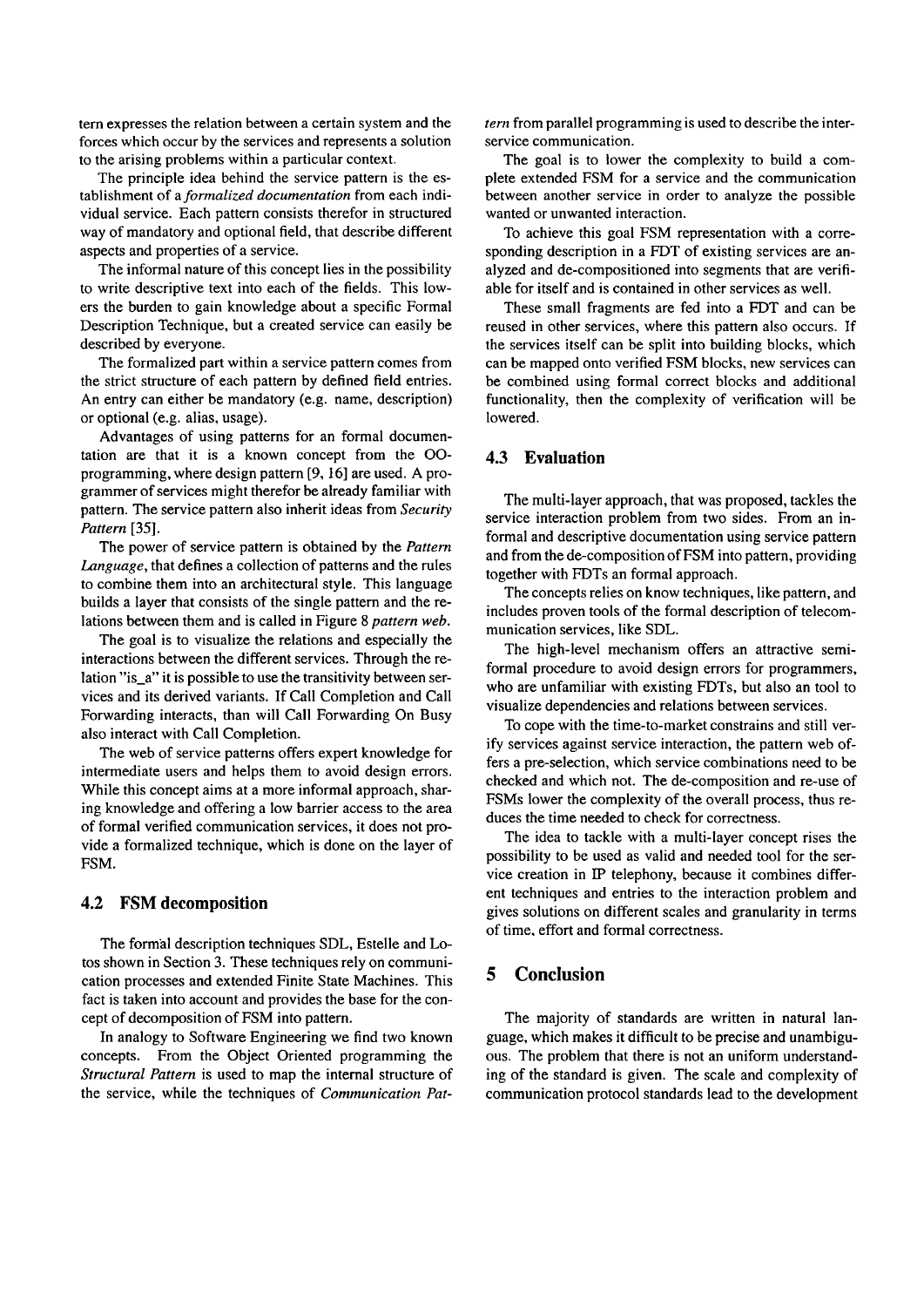of formal description techniques, to provide a common and formal correct view on the definitions.

This approach helps the specifier to write standards in a clear, concise and verifiable way. It also helps the implementors as a guidance on how to build their products. Finally, test suites who need to check and evaluate implementation options, can precisely be defined as the basis for rigorous conformance tests.

In the area of traditional telephony networks (PSTN, IN) a multitude of these formal method approaches from industry and academia exist. The formal methods not only tackle the correctness of a communication design and implementation, but also their interaction, known as the feature interaction or service interaction problem.

Currently no equivalent view on the importance of the feature interaction exist in the IP telephony environment for the used protocols and the rising amount of services. Our paper names this situation, categorizes the aspects that have to be investigated and proposes a multi-layer approach to this topic. The benefit of our concept is the offering of different granularities in terms of effort to put into formalization, quality of correctness to obtain and time to spent on verifications. This will form the basis to apply formal methods to the IP telephony domain.

### **References**

- [1] JAIN. http://java.sun.com/products/jain/.
- [2] Parlay Group. http://www.parlay.org.
- [3] TINA-Consortium. http://java.tinac.com.
- [4] Vovida vocal system. **http://www.vovida.net/cgibin/download~vocal.pl?stack=vocal.**
- [5] I. I. 8807. LOTOS A formal description technique based on temporal ordering of observation behavior. *ISO/TC97/SC21,* Nov. 1988.
- [6] I. I. 9074. Estelle A formal description technique based on extended state transition model. *ISO/TC97/SC21,* 1999.
- [7] M. Arango, A. Dugan, I. Elliott, C. Huitema, and S. Pickett. Media Gateway Control Protocol (MGCP). *RFC 2705,*  October 1999.
- [8] T. Bowen, F. Dworack, C. Chow, N. Griffeth, and Y. Lin. The feature interaction problem in telecommunication systems, 1989.
- [9] F. Buschmann, R. Meunier, H. Rohnert, P. Sommerlad, and M. Stal. *Pattern-Oriented Software Architecrure, A System of Patterns.* John Wiley & Sons Ltd, Chichester, England, 1996.
- [10] E. Cameron. A feature interaction benchmark for in and beyond, 1994.
- [ll] M. Corp. Telephony application programming interface (tapi) version 3.1. **http://msdn.microsoft.com/library/default.asp ?url=/library/en-ur/rapi/tapi3Oporral-7k85.asp.**
- [12] A. P. Deo, K. R. Porter, and M. X. Johnson. The SIP Servlet API. *Java SIP Servlet API Specifiation,* April 2000.
- [13] F. Dietrich and J.-P. Hubaux. Formal methods for communication services.
- [14] P.-A. Etique. Service Specification, Verification and Valida*tion for the Intelligent Network.* PhD thesis, Swiss Federal Institute of Technology, Lausanne, 1995.
- [15] R. Fielding, J. Gettys, J. Mpdgiö, H. Frysyk, and T. Berners-Lee. HTTP: Hypertext Transfer Protocol - http/1.1. *RFC 2068,* January 1997.
- [16] E. Gamma, R. Helm, R. Johnson, and J. Vlissides. Design Patterns: Abstraction and Reuse in Object-Oriented Designs. In 0. M. Nierstrasz, editor, *ECOOP'93: Object-Oriented Programming* - *Proc. of the 7th European Confer*ence, pages 406-431, Berlin, Heidelberg, 1993. Springer.
- [17] D. Gries. The need for education in useful formal logic, 1996.
- [18] M. Handley, H. Schulzrinne, E. Schooler, and J. Rosenberg. SIP: Session Initiation Protocol. *RFC 2543*, March 1999.
- [I91 C. Huitema, J. Cameron, P. Mouchtaris, and D. Smyk. An architecture for Internet Telephony services for residential customers. *IEEE Network,* 13:50.57, MayIJune 1999.
- [20] International Telecommunication Union. Visual Telephone Systems and Equipment for **Local** Area Networks which provide a non-guaranteed Quality of Service. *Series H: Audiovisual and Multimedia Sytems. Telecommunication Stanaizrdizarion Sector of ITU, Geneva, Switzerland,* May 1996.
- [21] International Telecommunication Union. H.450.1: Generic functional protocol for the support of supplementary services in H.323. *Series H: Audiovisual and Multimedia Syrern. Telecommunication Standardization Sector of ITU. Geneva, Switzerland,* February 1998.
- [22] International Telecommunication Union. H.450.3: Call diversion supplementary service for H.323. *Series H: Audiovisual and Multimedia Sytems. Telecommunication Standardization Sector ofITU, Geneva, Switzerland,* February 1998.
- [23] International Telecommunication Union. H.225.0: Call signalling protocols and media stream packetization for packetbased multimedia communication Systems. *Series H: Audiovisual and Multimedia Syrerns. Telecommunication Slanaizrdization Sector of lTU, Geneva, Switzerland,* September 1999.
- [24] International Telecommunication Union. Specification and Description Language SDL. *Series* Z: *Programming Languages. Telecommunication Srandardization Sector of ITU, Geneva, Switzerland,* Nov. 1999.
- [25] International Telecommunication Union. H.245: Control protocol for multimedia comrnunication. *Series H: Audiovisual and Multimedia Sytems. Telecommunication Standardization Sector of ITU, Geneva, Switzerland,* June 2000.
- [26] International Telecommunication Union. Packet based Multimedia Communication Systems. *Series H: Audiovisual arld Multimedia Sytems. Telecommunicarion Standardizarion Sector of ]TU, Geneva, Switzerland,* November 2000.
- [27] International Telecommunication Union. Recommendation H.248: Gateway control protocol. *Series H: Audiovisual and Multimedia Sytern. Telecommunicarion Standardization Secror of ]TU, Geneva, Switzerland,* June 2000.
- [28] International Telecommunication Union. Recommendation H.450.9: Call completion supplementary service for H.323.